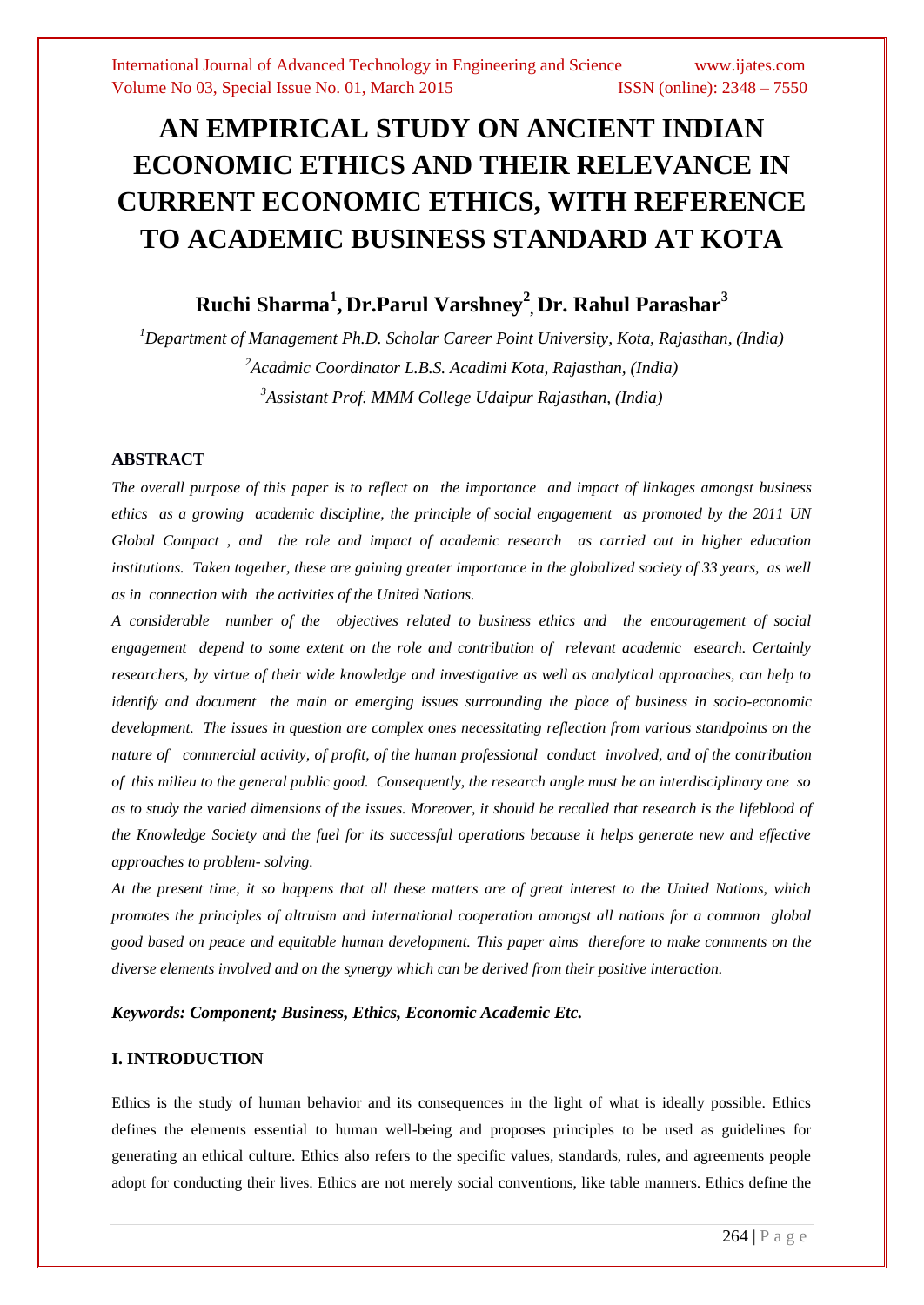social conditions necessary for human beings to thrive. ethics studies the moral behavior in humans and how one should act. Ethics may be divided into four major areas of study: $[1]$ 

- Meta-ethics
- Normative ethics
- Applied ethics
- Descriptive ethics

Meta Ethics- it is a psychological ethics or moral proposition.it is focus on how we understand and what we need .we talk about what is right and what is wrong.

Normative Ethics- it is related with ethical action.ie examines standard for rightness and wrongness of actions.

Applied Ethics- it is a discipline of ethics that attempts to apply ethical theories to realize situation such as engg. Ethics ,bio ethics ,geo ethics public service ethics and business or economic ethics.

Descriptive ethics- descriptive ethics is a value free approach to ethics which defines a social science rather than humanity , this is a major concept of sociology and political science.

### **II. A CONSIDERATION ON BUSINESS ETHICS**

A Consideration on business ethics requires a prior consideration of the domain of ethics, per se. This, unlike mathematics, is not an exact science. Resolving an ethical problem requires the analysis of particular circumstances and the study of specific facts.

In the business world, ethics often are displaced by greed when there is a periodic frenzy of rising stock market prices. Inevitably, a steep downturn then inflicts losses on investors and on businesses with a concomitant reduction in the work force. An excessive competitive spirit tends to induce unethical business practices so the business world becomes a battlefield where the normal rules are flouted, skirted or simply disregarded. The ensuing instability is bad for the economy and for the government.

Who is better placed than oneself to take care of one's own needs and desire?

Nevertheless, if self-seeking wreaks great harm to the general good in the process of bringing advantage to the individual, the imbalance must be redressed. It is not only painful but inefficient to live in a society where there are no ethics, law and order. Worse, if individuals or businesses become steeped in unethical practices, this trend generally engulfs the political

world as well. At this point, the quality of democracy languishes and the citizens lose faith in their institutions and their elected officials1. Understanding of problems of business ethics can be addressed through a series of questions which offer different perspectives on the subject.

**The first question relates** to the origins of ethics - whether they come from religion, philosophy, the laws of nature, scientific study, study of political theory relating to ethical norms created in society or other fields of knowledge.

Ans A majority of individuals brought up in a monotheistic cultural background - Jews, Christians and Muslims - believe that standards of ethical conduct come from God by revelation. For example, according to the Christian and Jewish religions, God gave Moses the Ten Commandments on a mountain top. For Muslims, Muhammad experienced revelations from Allah which were later written in beautiful prose and poetry in the Quran (Koran). Buddhists believe that Buddha found the proper way to virtue and to respect others through meditation without the direct intervention of a monotheistic god.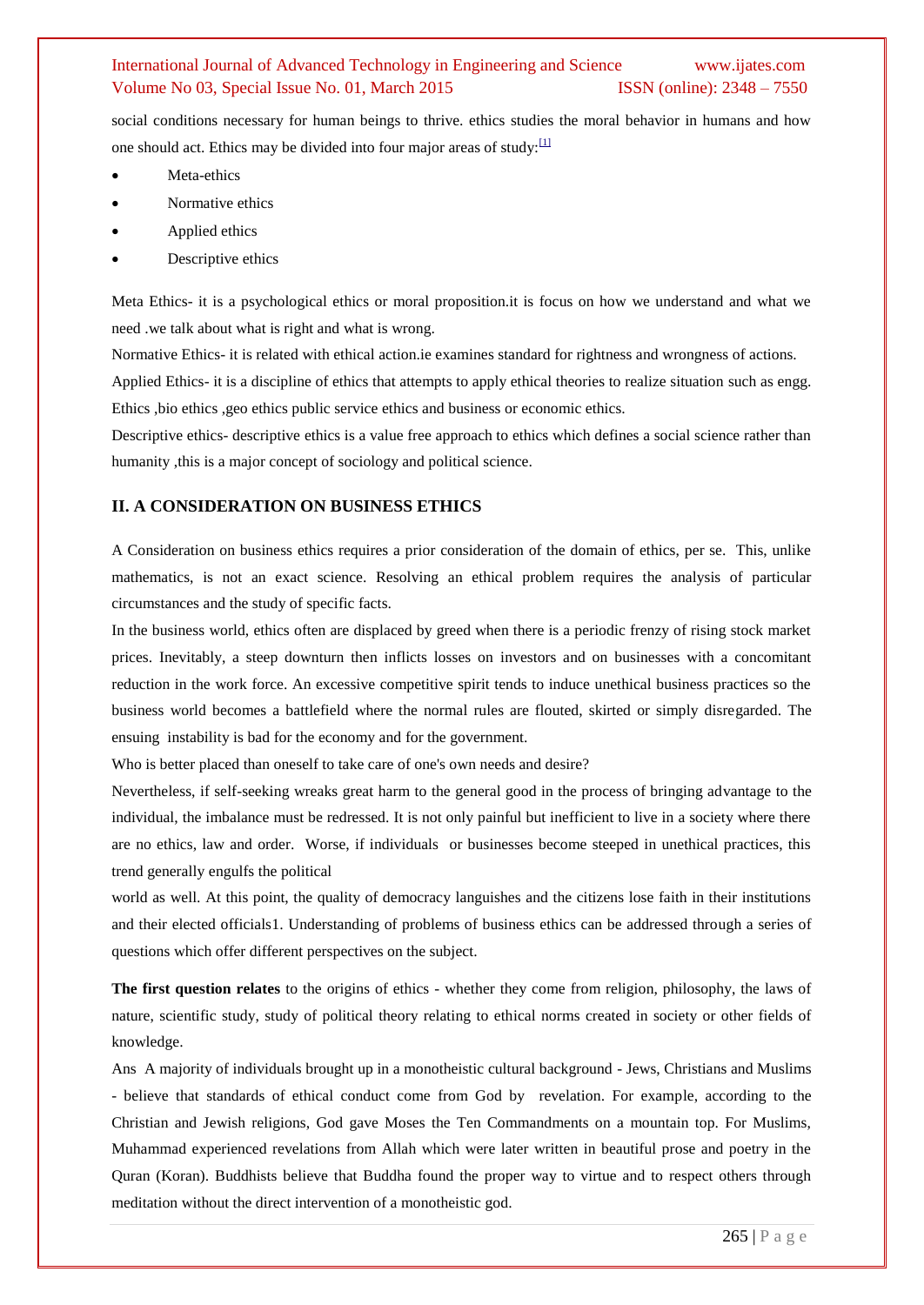For the purpose of this analysis, the source of ethics is less important than discovering the right rules, at least some of which can evolve with time. However, since many are a product of evolution, traditional ethics could be more robust than new ones we might generate. As we have seen from the above discussion, there are many possible sources of ethics. Each source has probably contributed to ethical conduct.

**The second question** goes to the issue of whether ethics vary at different times and in different cultures.

Ans Beginning in the last half of the  $20<sup>th</sup>$  Century, the human race has become aware that its economic activities on Earth are causing major threats to our environment, to our health and survival as well as to all life on our planet. Some businesses, but not all, have recognized their ethical duty to take special measures to lead them to sustainable social and economic development in their activities. These new ethical duties not only concern the present population on Earth but, perhaps more importantly, future generations. These are new ethical duties that have arisen as Man has begun to have a serious effect on the Earth's ecological systems.

In previous centuries, the slave trade was not generally considered unethical by most of the population but ethics have changed.

**The third question** asked is whether ethics vary depending upon who we are dealing with -- with a friend or foe.

Ans Many of the Crusaders were Christians who followed the ethical teaching of Saint Bernard. However, in order to recover the Holy Land, which could open to them the gates to Heaven, they killed many Jews and Muslims. They did not consider their conduct unethical.

Some Muslim extremists today seem to adopt a similar course of conduct with their Holy War, the "Jihad" against Jews, Christians and secular governments in countries with Muslim populations. History teaches us that violence, war and terrorism do not necessarily have religion since they are used by religious believers or by people without religion. Plundering others apparently has often seemed easier than acquiring wealth by working. Racial hatred, social discrimination and conflicts over territory are often a contributing factor to war and violence.

One seems to find more ethical conduct practiced among in-groups, like families and members of the same community, where ethical conduct is taught and enforced, rather than toward outsiders and foreigners. Outsiders and foreigners are often hated because they do not have the same religion or culture and are sometimes seen as trying to impose their will on a community or compete for the same territory. However, one should also note that violence

**The fourth question** asks whether different ethical conduct depend on the subject matter involved.

Ans Many professions have deontological rules, specially designed to fit their activity. Governments and associations for medical doctors, lawyers, architects make and enforce their special rules. Some have complained that while the American Bar Association (ABA) promulgates rules for lawyers in the United States, they also promote the best interests of the profession. Therefore these rules are not always in the public interest.

**The fifth question** relates to how should ethical rules be transmitted and formalized and how they have been formalized to date.

Ans Ethical rules are transmitted orally in families and schools, through sacred texts, church ceremonies, books on philosophy and other ways.

One also finds ethical principles stated in declarations and other documents. The Declaration of Human Rights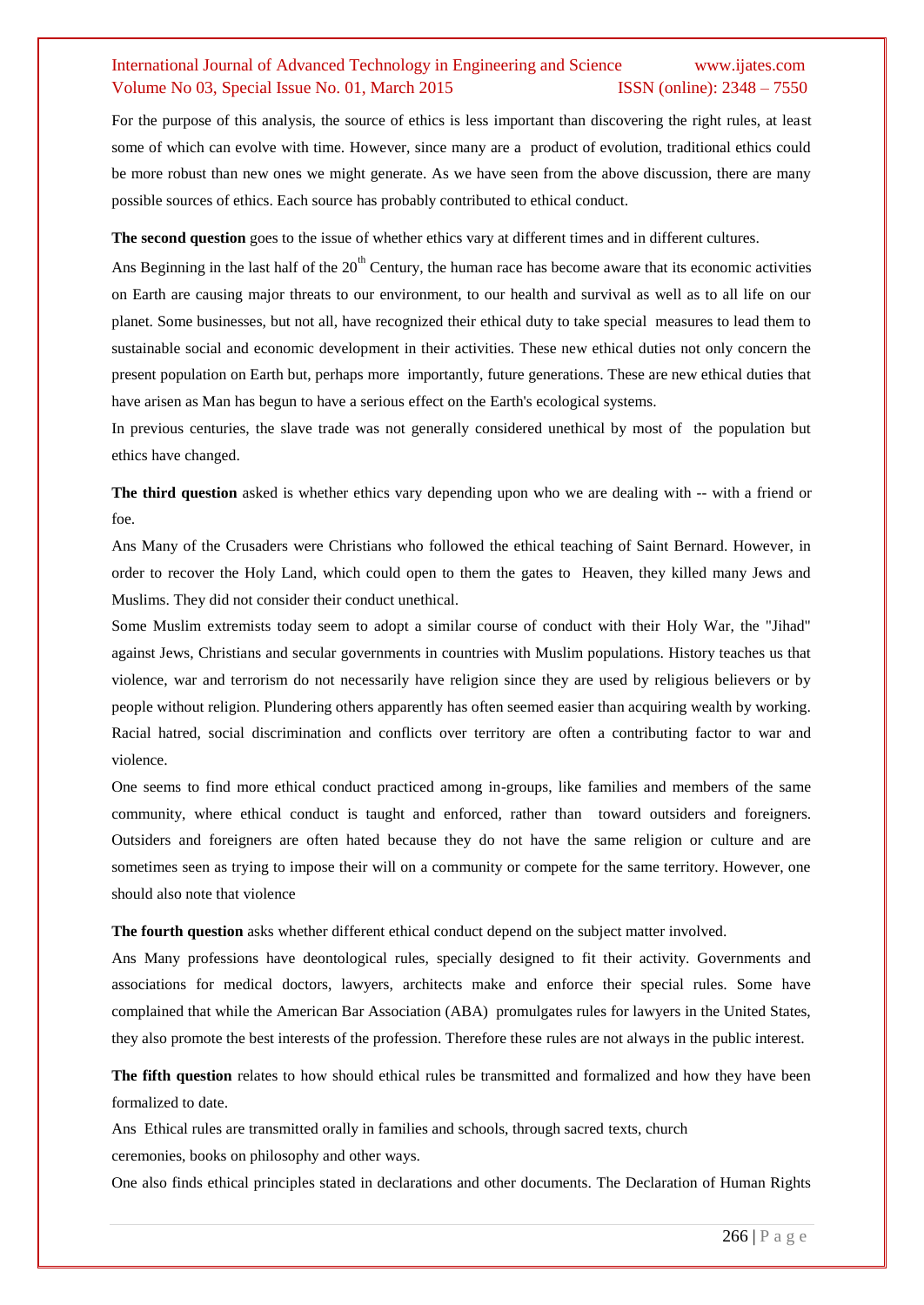was signed by members of the United Nations in 1948, based in part on the Bill of Rights in the amendments to the United States Constitution, the French Rights of Man indicated in the preamble to the French Constitution of 1958 and on the French Declaration of the Rights of Man in 1789. Many laws, constitutions and international treaties and other statements of principles (soft law) have ethical content.

**The sixth question** is whether or not certain activities or businesses are unethical by nature in whole or in part. It also considers whether the corporate institution can function as an ethical entity since it was designed to generate profit.

Ans If "the love of money is the root of all evil17", then, since the primary objective of business is to make money, are all businesses unethical? Or does the love of money only become sinful if it is excessive and leads to improper conduct relating to others? In the Sermon on the Mount it is stated that one cannot serve God and Mammon18. But see "Render into Cesar what is Cesar's and into God's what is God's", Mark 12:17. This last quote, according to some Christians, is the basis for secularism separating religion from worldly materialistic activities. In this regard, it is interesting to note that some Churches have accumulated immense fortunes. In the U.S. some large Churches are managed like commercial businesses.

**The seventh question** is whether or not ethical conduct pays in a business context. For most people, ethics are related to justice. The eighth question deals with this subject.

Ans This question is difficult to answer because it is difficult to prove one way or the other since unethical conduct is usually hidden. However, in major business enterprises there are few open advocates for unethical dealing because it adversely affects the business's reputation and can create large potential risks for the business. There have been many examples in the press where unethical conduct has been extremely costly to countries and many individuals. Recent events in the US relating to Enron and World Com are examples where the real financial condition of the business was not apparent to investors because of lack of transparency and questionable accounting practices which resulted in overstating earnings.

#### **What is the relation of ethics to justice?**

Ans Justice can be harsh and severe like in the old testament. Or it can be more merciful and human. In either case it is closely related to ethics. They are adjacent concepts. A company's reputation depends in part upon how it applies social justice in dealing with employees and other third parties.

A leading scholar has written that the concept of justice arose in ancient Greece25 when there were conflicts and disputes between the noblemen and the common people when the latter's economic position improved

#### **Can ethics be enforced?**

Ans Minimum ethics tend to be enforced by law where the law is effectively enforced. With human nature being imperfect i.e. selfish, envious, greedy, avaricious, violent and not always intelligent, even so-called civilized societies need minimum rules of conduct enforced in practice by some authority.

Public opinion through boycotts or unfavorable publicity in the press can bring pressure on those in violation of ethical principles as well.

Greenpeace objected when Shell planned to sink its petroleum drilling platform into the Baltic Sea. Threats of boycotts of Shell products by the public convinced the company to dispose of the rig in another more expensive way, which it claimed was more harmful to the environment since the rig contained a minimum amount of petroleum products. Cooperation with Greenpeace at an earlier stage might have avoided this environmental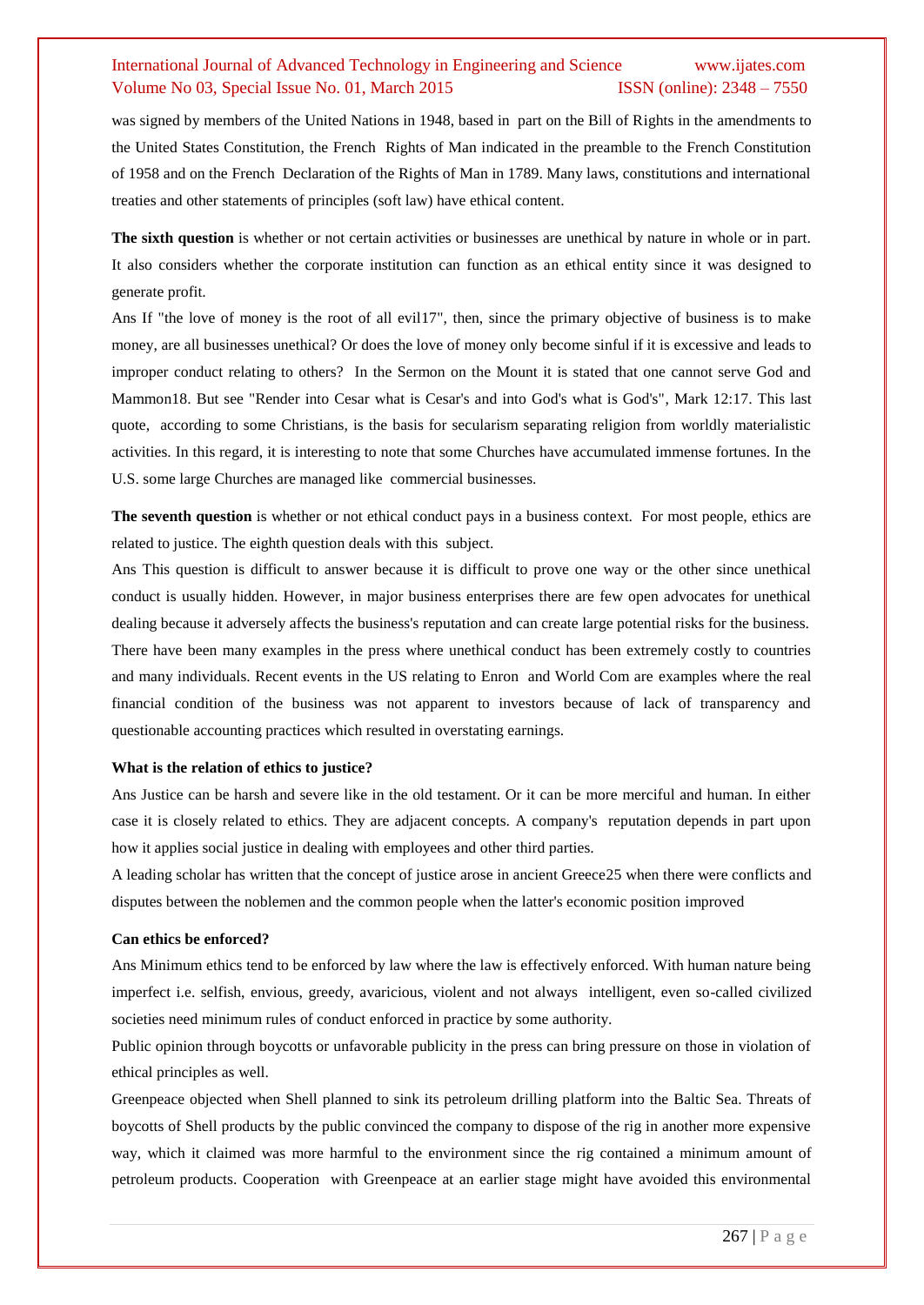#### conflict.

Investors in ethical funds have begun to apply pressure by withholding investment in companies in businesses considered unethical like tobacco, the arms industry and by imposing other ethical criteria on investment companies.

Peer pressure by other companies also induces companies to be more ethical even though it is to a certain extent "window-dressing". Competitive pressures motivate companies to keep up with their peers in term of human relations and environmental conduct.

## **III. IMPLICATIONS FOR THE 2011 UNITED NATIONS GLOBAL COMPACT AND SOCIAL ENGAGEMENT**

In recent years, the United Nations has accelerated its interaction with the private sector and with its major element, the business community. This co-operation results from the important role played by the economy ( and so by business) in socio-economic development at all levels – community, national, regional and global.

This overview has sketched the wide range of social engagement involving cooperation with the private sector. Each type of alliance brings its specific benefits. In this regard, the private sector is no exception. For the UN, benefits may include greater visibility for the Organization's goals and programmes, the further diversification of partnerships, notably those with leading country and community actors, and the potential for enhanced funding support. For International, national and local business, partnership with the UN demonstrates commitment to social engagement and responsibility and to business ethics as well as support for sustainable human development through economic stability and growth. Such action can add considerable prestige to the image and impact of the private sector at country and community contexts. However, this activity, which is undeniably invaluable, has a more complex dimension related to its ethical nature . This opens a debate as to how ethics must underpin business activity so that business ethics are respected and upheld. This will be explored in the next section of the paper.

#### **IV. IMPLICATIONS FOR THE ROLE OF ACADEMIC RESEARCH**

This section will consider how academic research and research universities are significant catalysts in promoting both ethical conduct and social engagement and comment impact of this research.

#### **V. CONCLUDING REMARKS**

Consideration of the questions raised in this paper illustrates the complexity of the subject of business ethics. Businesses vie for clients and try to win in the struggle with their competition. But even the law places limits on too aggressive competition, i.e. rules against unfair competition which in France prohibit stealing a significant number of employees of a competitor so the competitor's business is seriously disorganized. Being ethical in business is Despite these difficulties, the public now more and more expects the private sector to fulfill its ethical and environmental obligations because it has become a most important actor in modern society with a direct and serious impact on the public interest. Public opinion expects it to produce a good result in all three of its balance sheets – financial success, ethics, social justice and sustainable development.